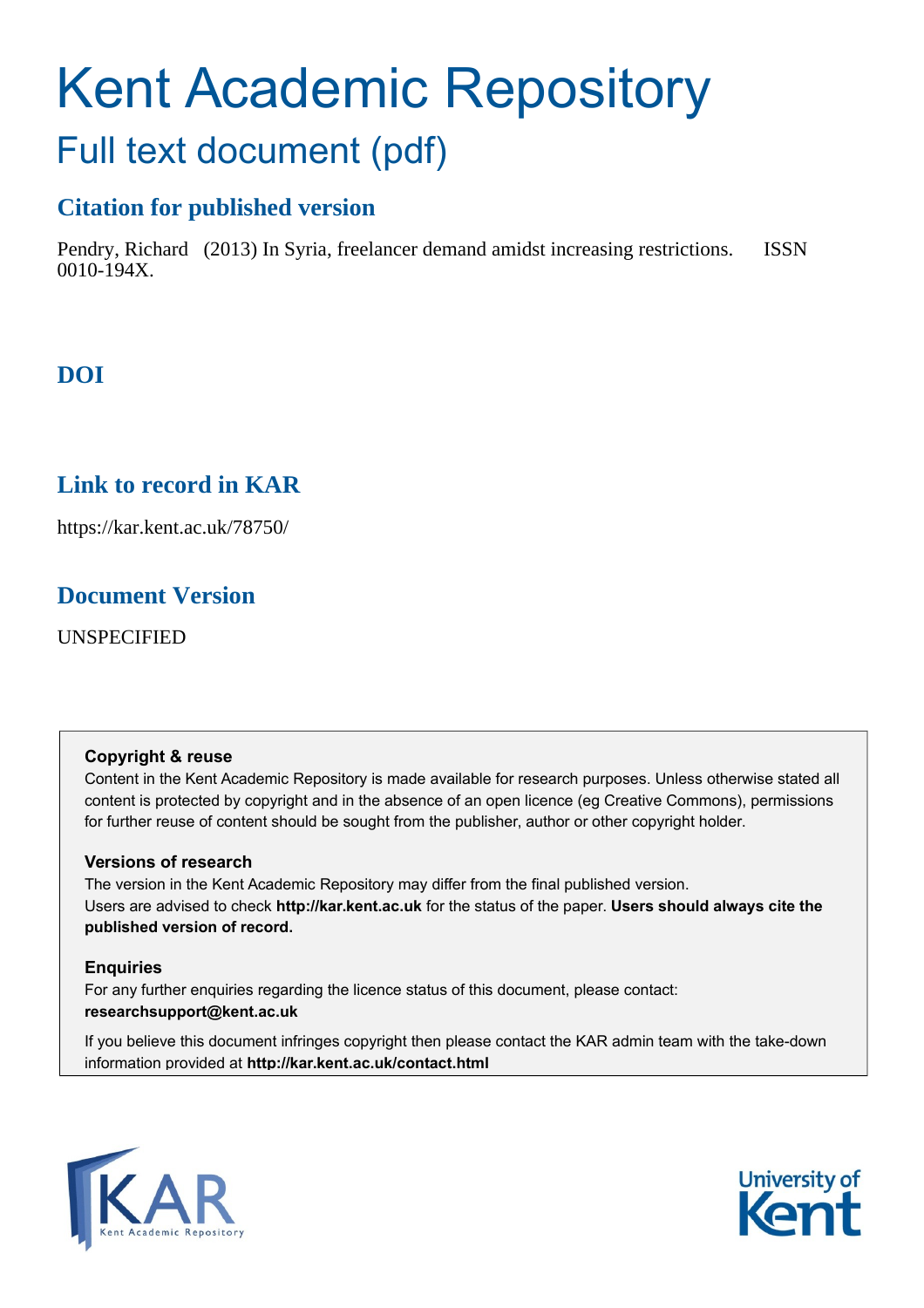團

# Columbia (https://www.cjr.org/) **Journal's M**<sup>(https://www.cjr.org/)</sup> **Review.**

The voice of journalism

# In Syria, freelancer demand amidst increasing restrictions

New outlets are happy to reap the rewards of dangerous reporting, so long as freelancers shoulder all responsibility

News organizations are desperate for Damascus-based reporters, so they are calling on freelancers, stretching their own rules against doing so.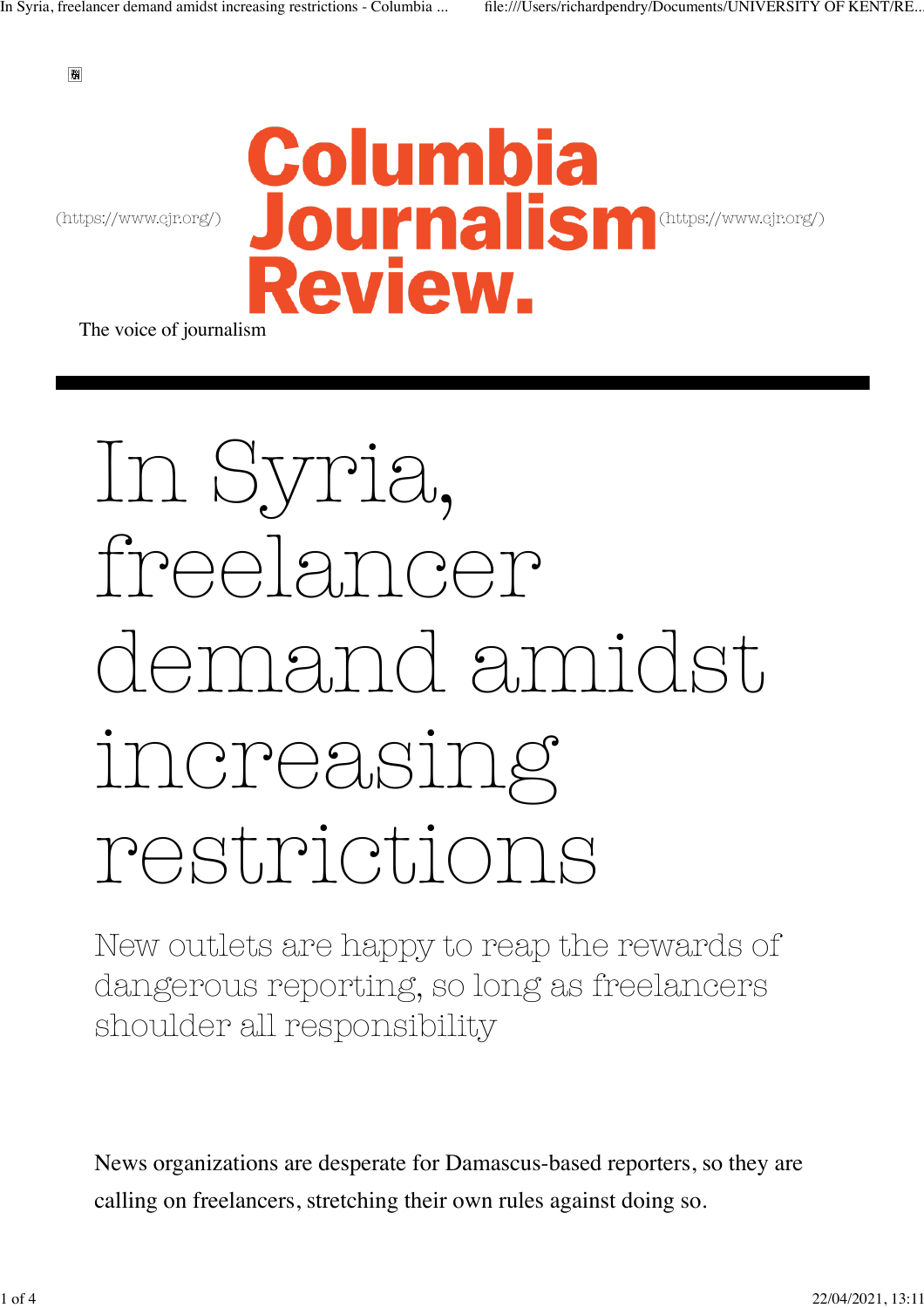"It's the freelancer hypocrisy—they ignore us until they realize they're desperate," says one freelancer whose work appears in major news outlets. Like many sources I spoke to, he did not want to be named. In the British news industry, a reputation for awkwardness virtually guarantees unemployment.

In the July/August issue of CJR, Francesca Borri, who freelances from Syria for Italian news outlets, described (http://www.cjr.org/feature/womans\_work.php?page=all) conditions where she is sometimes too poorly paid to afford the driver, flak jacket, or insurance that would help mitigate the dangers of reporting there. The risks of reporting from Syria were already daunting. But now, to add to the peril of the gangs of kidnappers—for whom Western journalists have become a prize target—there is also the danger of getting caught in potential American airstrikes and further gas attacks.

Today's news editors rely on freelancers more than ever because they have too few staff reporters, and those that are still employed may be reluctant to risk their lives. For these reasons, Syria is sometimes called the "freelancer's war." Figures for the numbers of journalists killed there bears this out. According to the Committee to Protect Journalists, nearly half of the 5650 journalists killed in Syria since the conflict began have been freelance.

But even as outlets rely increasingly on freelancers for foreign coverage, they are making statements against using them in warzones. In February, the UK paper the *Sunday Times* told the *Press Gazette* (http://www.pressgazette.co.uk/sunday-timestells-freelances-not-submit-photographs-syria) that neither it nor its sister paper, the [London] *Times* would be taking freelancers' work from Syria. At the time, the *Sunday Times* said that after its star correspondent, Marie Colvin, was killed in Homs, editors there did not want to encourage inexperienced freelancers to take unnecessary risks. Four other broadsheets—the *Guardian, Independent*, the *Times*, and the *Observer*—all went on the record (http://www.pressgazette.co.uk/broadsheets-back-sunday-timesdecision-decline-freelance-submissions-syria) saying that they too would refuse to take the work of independent journalists. The BBC also has a policy against using freelancers in Syria.

But it seems that such policies are simply discarded when a major story demands copy and pictures, as illustrated by the gas attack in the Damascus suburb of Ghouta on August 21.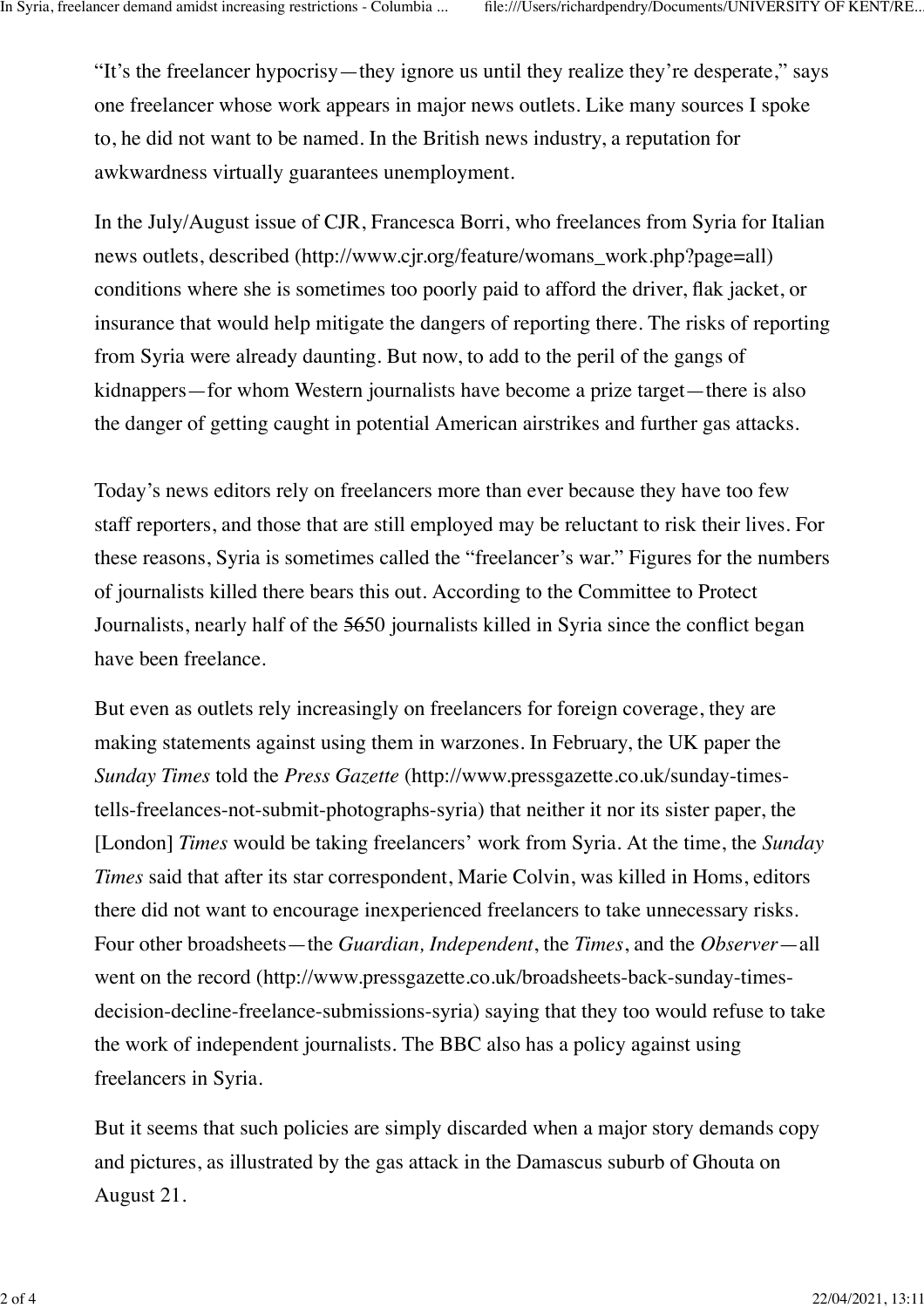Within hours of the attack, which the US government says killed over 1,400 people, four British news outlets all posted that they were looking for reporters in a closed online forum used by journalists who report from Syria.

Phoebe Greenwood, deputy foreign editor of the *Guardian*, made it plain that the paper was seeking "any freelancers currently working in Damascus." This despite her paper's declared prohibition on employing freelancers in Syria.

Greenwood says she was only looking for "corroboration" for the gas story, not to hire someone. But just how a professional journalist would have supplied such information without reporting from the scene is unclear. And, having done so, surely a freelance reporter would seek payment, and probably a byline too.

In truth, there is ample evidence of other news outlets flip-flopping over whether to employ freelancers in Syria. Sean Ryan, associate editor of the *Sunday Times*, says the *Press Gazette* story proclaiming his paper's refusal to use freelancers in Syria "slightly misunderstood" his position and misquoted a colleague. (The *Press Gazette* says that the quote was taken from an email sent by the newspaper itself.) Apparently the *Sunday Times* has always been willing to do business with responsible, experienced freelancers, though Ryan says that no work from freelancers in Syria has in fact been published since the *Press Gazette* piece.

Freelancers who had previously sold their work from other global conflicts say that, as the war in Syria has developed, their clients come up with ever higher hurdles to clear before they listen to pitches—but they are happy to reap the rewards of dangerous reporting, so long as those freelancers shoulder all responsibility for insurance, possible medical fees, and kidnapping negotiations.

Freelancers who had been used to selling their work to outlets ranging from Sky News and the *Los Angeles Times*, to the Austrian Broadcasting Corporation and Al Jazeera, now find it harder and harder to sell their work. One common trick is to insist the independent reporter leaves Syria before offering his or her work, ensuring the news outlet won't need to bail the freelancer out of harm's way. Freelancer Robert King says he was told that Channel 4 News would only take his footage of a frontline hospital in Syria when he had left the area. He eventually sold the material to CNN instead.

Petra Ramsauer, an experienced freelancer who previously worked for Austrian news outlets in Libya and Egypt, found that none would supply the letter of assignment the